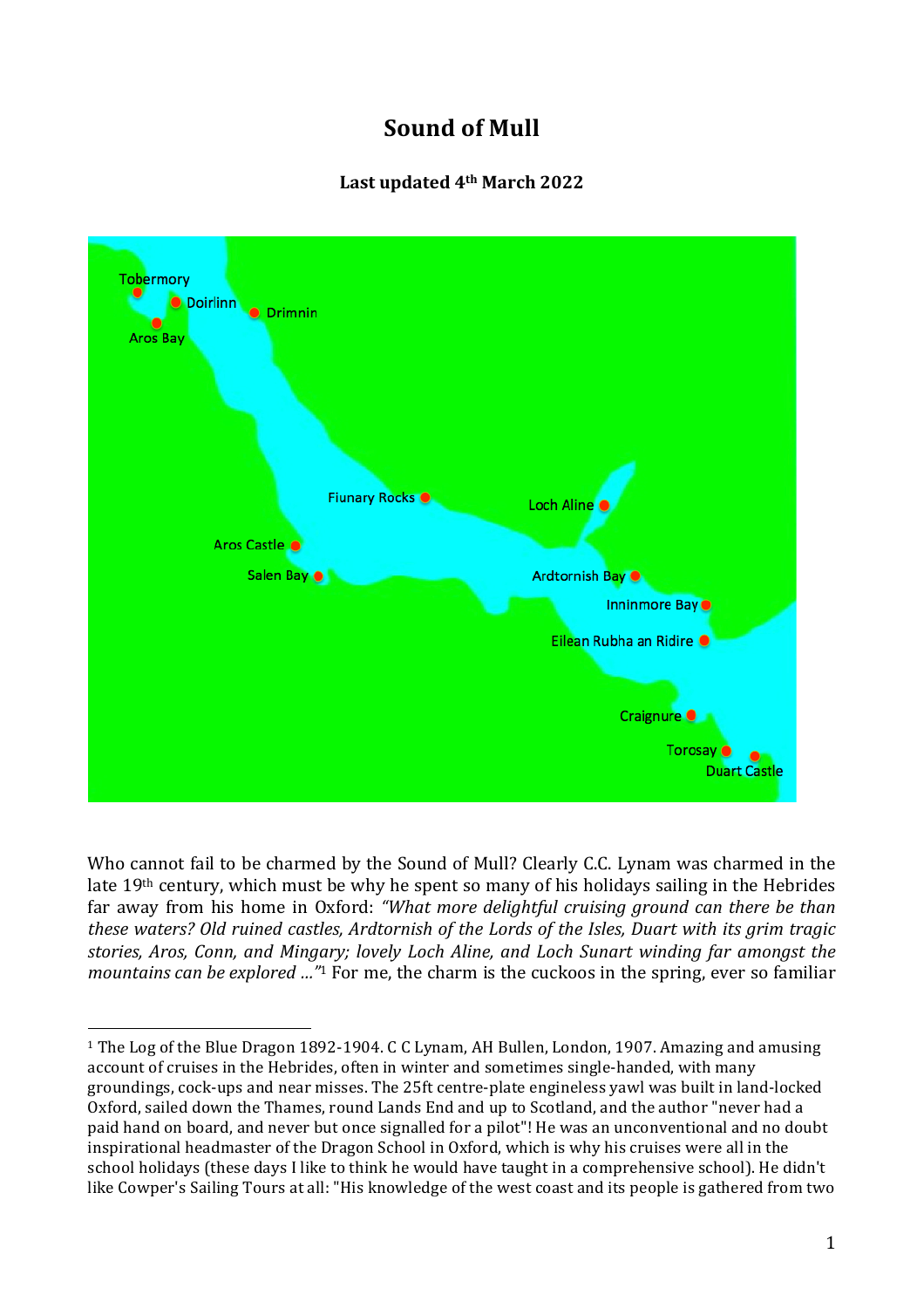CalMac ferries steaming up and down, snow on the hills in the early autumn, views of Ben More, and the prospect of Ardnamurchan point and the open sea as I turn the corner off Tobermory. And, despite some fairly impressive squalls, it is a safe place for sailing, even when the weather is bad elsewhere; there hurricane holes like Loch Aline and Tobermory which can both be entered in the dark if necessary, and always Loch Sunart to escape to.

With a coastline of nearly 300 miles and a population of slightly under 3000, Mull<sup>2</sup>, has a lot going for it notwithstanding the increasing number of second homes. The tourist industry is certainly booming with particular emphasis on wild life  $-$  marine, and in the air. To give you a good idea of the island, have a look at the charming film the islanders put together in 2020 during the first lockdown of the Covid pandemic.3

#### **Ardtornish Bay**

Given the direction of the prevailing wind, it isn't often sensible to anchor in here although it is well worth a visit in the right conditions. The bay is surrounded by high cliffs with — after rain — waterfalls cascading down into beautiful deciduous woods (on a stormy day the waterfalls go upwards and back over the top of the cliffs!). These falls are known as the Morvern hags or witches. The cottage by the shore is wonderfully placed and is now a holiday home (I think only available to friends of the Ardtornish Estate<sup>4</sup>). There is a short and pretty walk to the remains of the very ruined Ardtornish Castle<sup>5</sup>. Not a lot left of this late 13th/early 14th century stronghold of the Lords of the Isles perched on a bright and breezy spot with fine views up and down the sound. In his usual understated way 'Pevsner' describes it as *'architecturally unrewarding'6* but then he may not have been looking at the view.

## **Aros Bay (Tobermory)**

You will be blissfully unaware of the fleshpots of Tobermory if you anchor in Aros Bay in the southeast corner of Tobermory Bay, although it can difficult to get an anchor to hold and there is a mussel farm in the way. But here you will be enclosed by the beauty of Aros Park with its walks, woods, birdsong, waterfalls, lochan and unexpected remains of pumps and mills once belonging to Aros House which was built in 1825 and demolished in 1962. The old walled garden, now overgrown, is a reminder of the grandeur of an almost forgotten era (notwithstanding all those costume dramas on TV, Downton Abbey and the like). Perhaps it is just as well to forget the exploitation of the servants in the Victorian and Edwardian eras, and

<u> 1989 - Andrea Santa Andrea Andrea Andrea Andrea Andrea Andrea Andrea Andrea Andrea Andrea Andrea Andrea Andr</u>

hurried cruises and merits rather the name of ignorance....contains nothing useful that is not taken from the official Sailing Directions."

<sup>2</sup> https://en.wikipedia.org/wiki/Isle\_of\_Mull

<sup>3</sup> https://www.youtube.com/watch?v=1e0YAfJajGk

<sup>&</sup>lt;sup>3</sup> https://aurohtoruy.mish.ubo.eudo/m/watch?v=1e0YAfJajGk

<sup>&</sup>lt;sup>5</sup> https://aadtoomishrgoukk/site/22449/ardtornish-castle

<sup>5</sup> https://canmore.org.uk/site/22449/ardtornish-castle

<sup>6</sup> 'Pevsner' is my generic term for all those wonderfully detailed books about the buildings of England, Scotland, Ireland and Wales which were started by Nikolaus Pevsner, the architectural historian, and written between 1951 and 1974. The two volumes you need are Argyll and Bute by Frank Arneil Walker, Penguin Books 1992, and Highlands and Islands by John Gifford, Yale University press, 2003.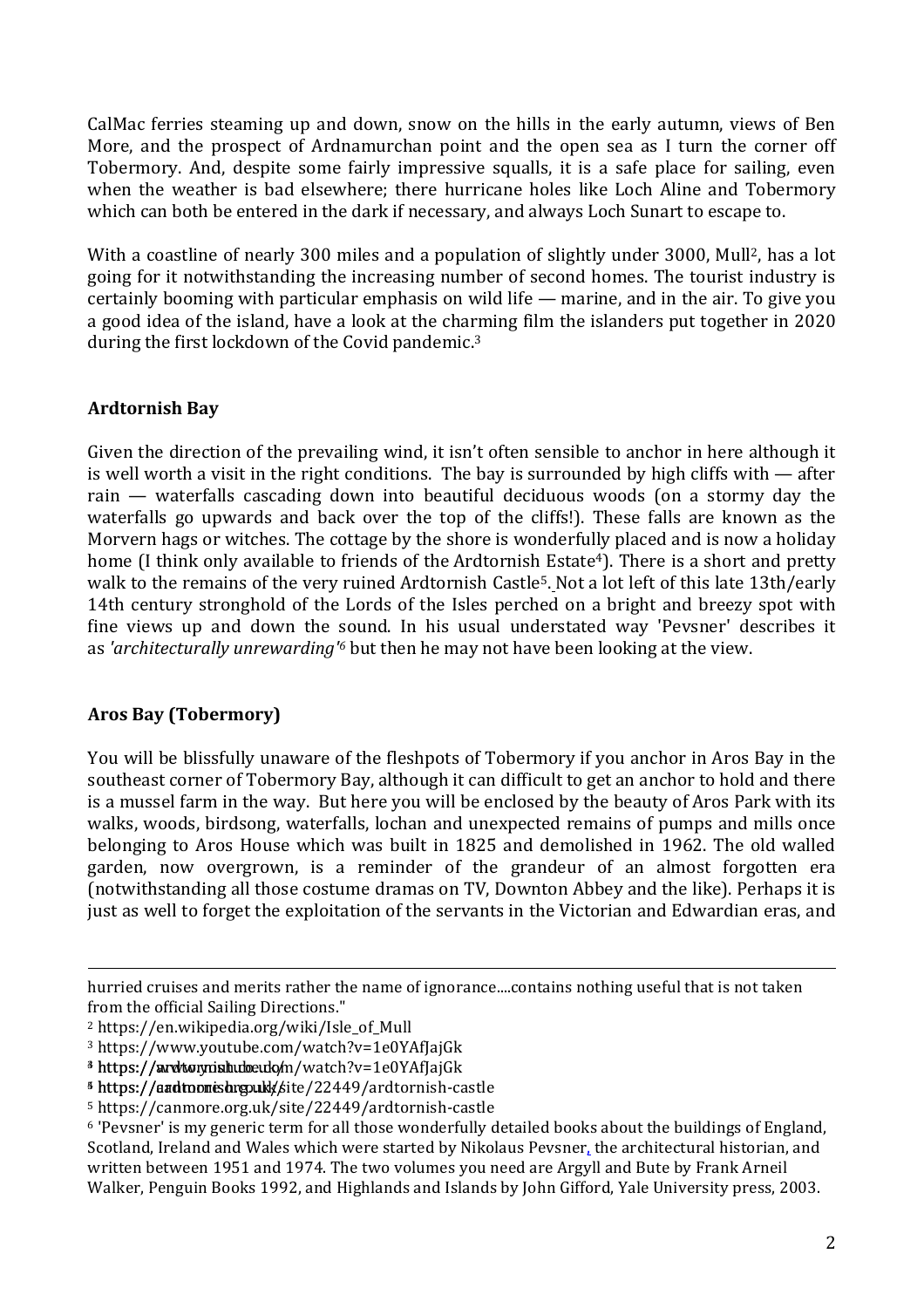just enjoy the peace and beauty of the woods. There is also a lovely path through those woods to Tobermory<sup>7</sup>. And there are otters around.

And what a surprise! Who would have thought to find an active and successful theatre here? A miracle of artistic survival, run on a shoestring and threatened with closure on more than one occasion. The theatre<sup>8</sup> was founded in 1966 by Barrie and Marianne Hesketh, a couple of actors who had settled on Mull. They bought Druimard House in Dervaig and started to produce plays in the barn, with just the two of them as the cast — and so the legendary Mull Little Theatre was born. It continues to this day as the Mull Theatre, now in its 2008 purposebuilt home near Tobermory on the Salen road, although without the Heskeths since 1985. For a while it was celebrated as the smallest professional theatre in the world. Its success is due to the dedicated people who run it, a lot of media coverage over the years, a supportive local population, subsidies, and — of course — well-produced plays which not only tour to almost every theatre, city, town, village and island in Scotland but also have landed up in London. You can catch the tours in the most unlikely places such as Muck, Arisaig and Craignish, but don't blink — these are generally one-night stands and the company are packed up and off in the morning for a performance that evening somewhere else. Book now (ph 01688 302211)! It is a 40-minute walk from Tobermory along the coastal path and through Aros Park, but much quicker from the Aros Bay anchorage, skirting the lochan on your left and taking the path up towards the main road at Druimfin. Definitely do not walk along the main road from Tobermory.

#### **Aros castle**

This castle can be visited from a small and surprisingly sheltered anchorage just off the pier by the White House (conspic. as they say on the charts). The trouble is the owner clearly does not like folk stepping off their boats into what turns out to be his back garden (not that you would know from the Sailing Directions, or indeed by a casual look from your boat). So, if he seems to be around it is less hassle and more polite to anchor off the castle itself which is rather scenic, a longer row to the shore and less shelter, but OK for a visit.

In fact the 13th century originally McDougall castle<sup>9</sup> is not all that interesting. It is fairly ruined and overgrown, having become derelict by the start of the 18th century. It does not seem to be looked after by, I understand, the owner of the White House. Although there is more left of it than of Ardtornish castle the position is not so exciting, but the views from the castle are lovely (there is a public access circular path through the woods). It is in a very strategic position halfway up the Sound of Mull, and it commands the direct land route through Salen to the west of the island. The castle itself is only really worth visiting if you collect castles and wear the hood up on your anorak.

There is a bit of a beach below the castle — not much, gravel rather than sand, but enough to satisfy undiscriminating children. I suppose you could walk round to Salen, but it is a bit far along a road for not a lot. There is a ruined medieval chapel, Cill an Ailein<sup>10</sup>, a couple of

<sup>8</sup> https://www.antobarandmulltheatre.co.uk/

<sup>7</sup> https://www.walkhighlands.co.uk/mull/aros-park.shtml

<sup>9</sup> https://canmore.org.uk/site/22272/mull-aros-castle

<sup>10</sup> https://canmore.org.uk/site/22264/mull-glen-aros-cill-an-ailein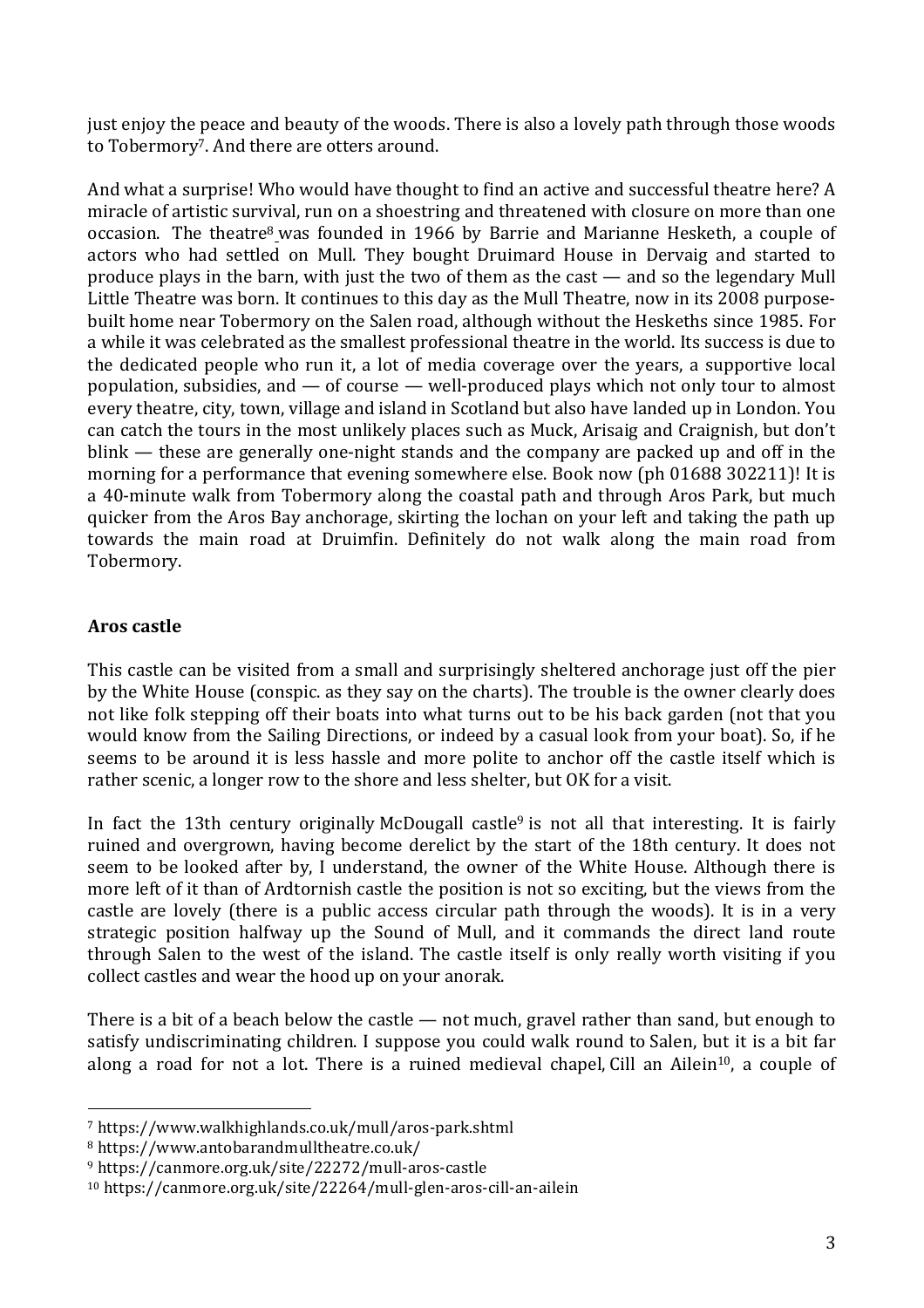kilometres west-northwest of the castle which I have not seen, but it must be difficult to find in the forestry plantation.

# **Craignure**

Not many boats seem to anchor at Craignure<sup>11</sup>, the tourist gateway to Mull. It, however, convenient and sheltered, and easy to anchor with good views up Loch Linnhe. There is not too much of a wash from the Oban ferry, although ferries and other ships in the Sound do make waves so you still have to watch the crockery. It reminds me a bit of many of the Irish anchorages — in season there are a lot of tourists around, camping, children in the play park, grown ups in the Craignure Inn, folk fishing off the pier.

It can be useful for crew changes off the ferry, and apart from Oban, Fort William and Bowmore it has the only swimming pool within reasonable reach of an anchorage (nearer if you anchor in the north part of the bay, but quite a nice walk from the old pier — take the path off the road signed to Java). The pool opened in 2008 as a joint venture between the local council and the Isle of Mull Hotel and Spa12 (an extraordinarily ugly construction with a dull interior which seems far too big for where it is, but the scones are good and it has recently been refurbished — moorings have been promised too). Indeed, 'a brand new coastal resort' is promised. The pool is only 17 metres long and nowhere is too deep to stand up in (1.2 metres). The views from the water are great if you have never mastered the crawl and only do the breast stroke like me — across to the entrance to the Sound of Mull and the Lismore lighthouse (mind you the trees are beginning to obscure the view now). It is a nice facility for sure. And if you are in to such things, there is a spa where you can enjoy, amongst a large variety of other treatments, the benefits of the 'detoxifying and nourishing effect of the purest seaweed gel' and 'the luxurious scent of nurturing rose geranium to aid stress relief relax (sic), soothe and balance a tired mind and body'. Many people believe in this stuff.

Back in Craignure, put your head into the church<sup>13</sup> by the old harbour and pier. A bit too surrounded by modern houses, but it is a charming building. The two galleries can only be reached by outside stairs (locked these days), convenient for late worshippers presumably although they were originally built for the lairds. Inside is very wooden, and rather ship-like (it must be the pitch-pine pews that give this impression). It was built in the late 18th century and repaired in the 19th century, porch 1967.

The 18th century Craignure  $\text{In}^{14}$  is a cosy place for standard pub grub, and real ale in the summer (I am told), if you can find a seat and get your order in at the height of the season (ph 01680 812305). Here they chase the midges away with cooling fans, a neat idea which seems to work. Arlene's Coffee Shop<sup>15</sup> was new in 2011, right opposite the ferry pier, and is winning awards. Quite right too, try the lemon drizzle cake.

Interestingly, Craignure was, and maybe still is, the only place on Mull where the police can test your alcohol level. So if you are going to do a bit of drunk driving make sure it is a long

<sup>11</sup> https://www.isle-of-mull.net/locations/craignure/

<sup>12</sup> https://www.crerarhotels.com/isle-of-mull-hotel-spa/

<sup>13</sup> http://www.mull-historical-society.co.uk/churches/churches-2/torosay/

<sup>14</sup> http://www.craignure-inn.co.uk/

<sup>15</sup> http://arlenescoffeeshop.com/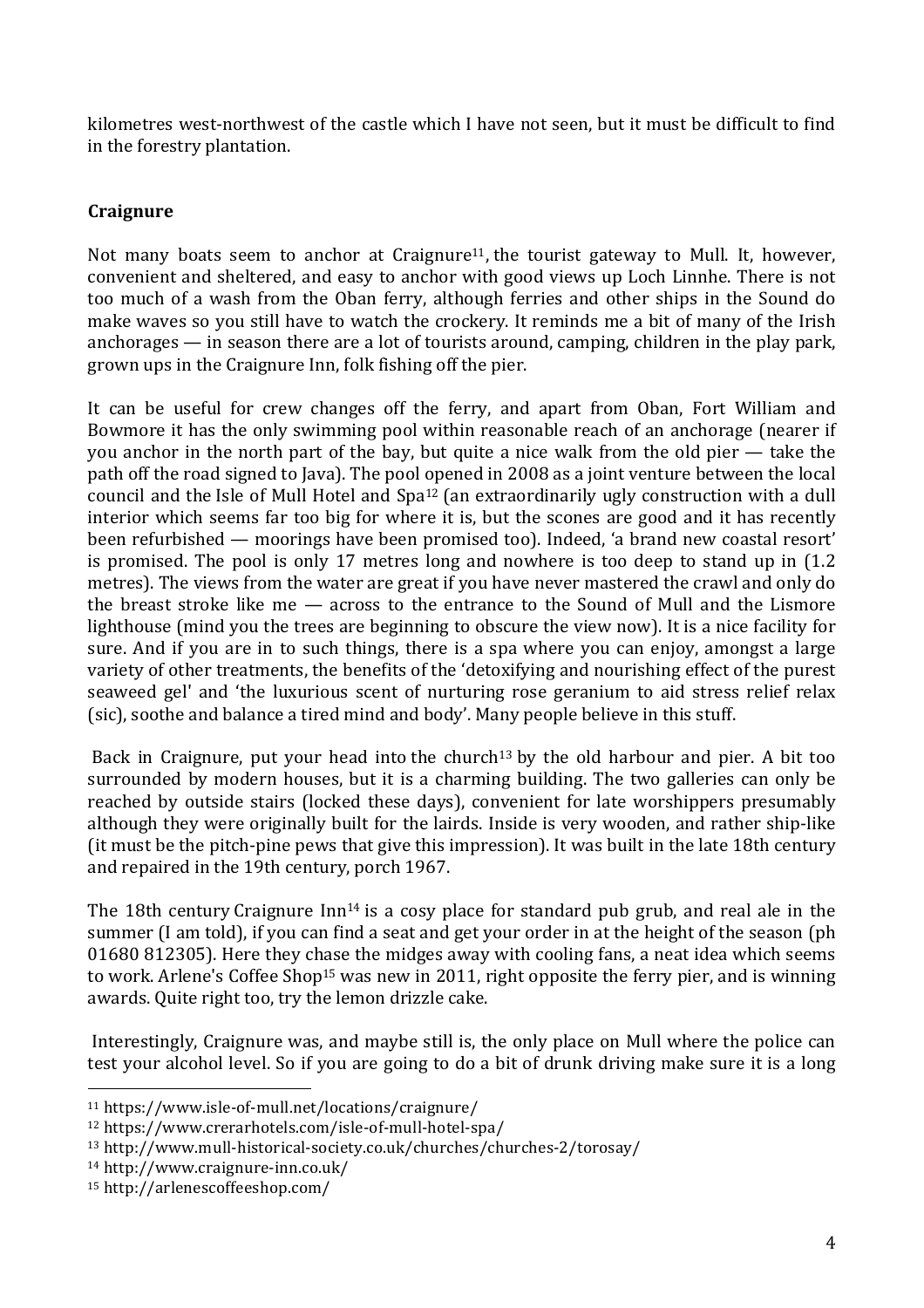way from here. By the time the police get you to Craignure your alcohol level might be acceptable!

## **Doirlinn (Tobermory)**

Peace and quiet, but only a short step away from the Tobermory fleshpots. You can row across to Calve island where there is not a lot to see other than the rather nice views of the Sound of Mull.

#### **Drimnin**

Drimnin<sup>16</sup> is literally at the end of the road, if you are coming by land, and a very long, singletrack road it is too curling round the remarkably isolated and unpopulated part of Scotland called Morvern<sup>17</sup>. You can appreciate why people once connected up by sea in these parts, it is a mere three miles by boat to Tobermory. These days people seldom anchor here, Tobermory has a greater magnetic attraction. But the walks as ever are lovely, and if you can avoid the Highland Bull it is good to do the 15-minutes walk from the ferry slipway with its friendly notices, first left, up a track to the restored, by Derek and Louise Lewis of the Drimnin Estate <sup>18</sup> , St Columba's Roman Catholic Chapel perched on its rock looking out to Ardnamurchan. As well as providing a place for non-denominational Christian worship, it is a venue for music and the arts. It was locked when I was there so I don't know what it is like inside. It seems a strange location such a long way from any habitation, not many Roman Catholics in the area anyway, but not so strange for a castle which once stood on the same spot. Until in 1838 Sir Charles Gordon, a Banffshire landowner, bought the estate and pulled the castle down to make way for his own private chapel. The estate has now built a distillery with the first products on tap in 2020, so maybe another reason to anchor here<sup>19</sup>. The estate website is highly attractive, holiday cottages to let, guided walks, all that sort of thing.

## **Duart Castle**

I must have sailed past Duart Castle20 a hundred times, maybe even two hundred, before I first anchored by the small stone jetty under the cliff. It is worth a stop, not for the tearoom or the shop which are a bit dull, but for the view from what is known as the Sea Room which Fitzroy Maclean built on to the side of the keep after he bought the castle as a ruin in 1910, and then restored it. Sit on cushions covering a wide window-seat and look north up Loch Linnhe to a great panorama of mountains, including Ben Nevis. The foreground stretches from Morvern to Lismore.

<sup>16</sup> https://www.undiscoveredscotland.co.uk/lochaline/drimnin/

<sup>17</sup> http://morvernundiscovered.co.uk/

<sup>18</sup> https://www.drimninestate.co.uk/

<sup>19</sup> https://www.drimninestate.co.uk/distillery

<sup>20</sup> https://duartcastle.com/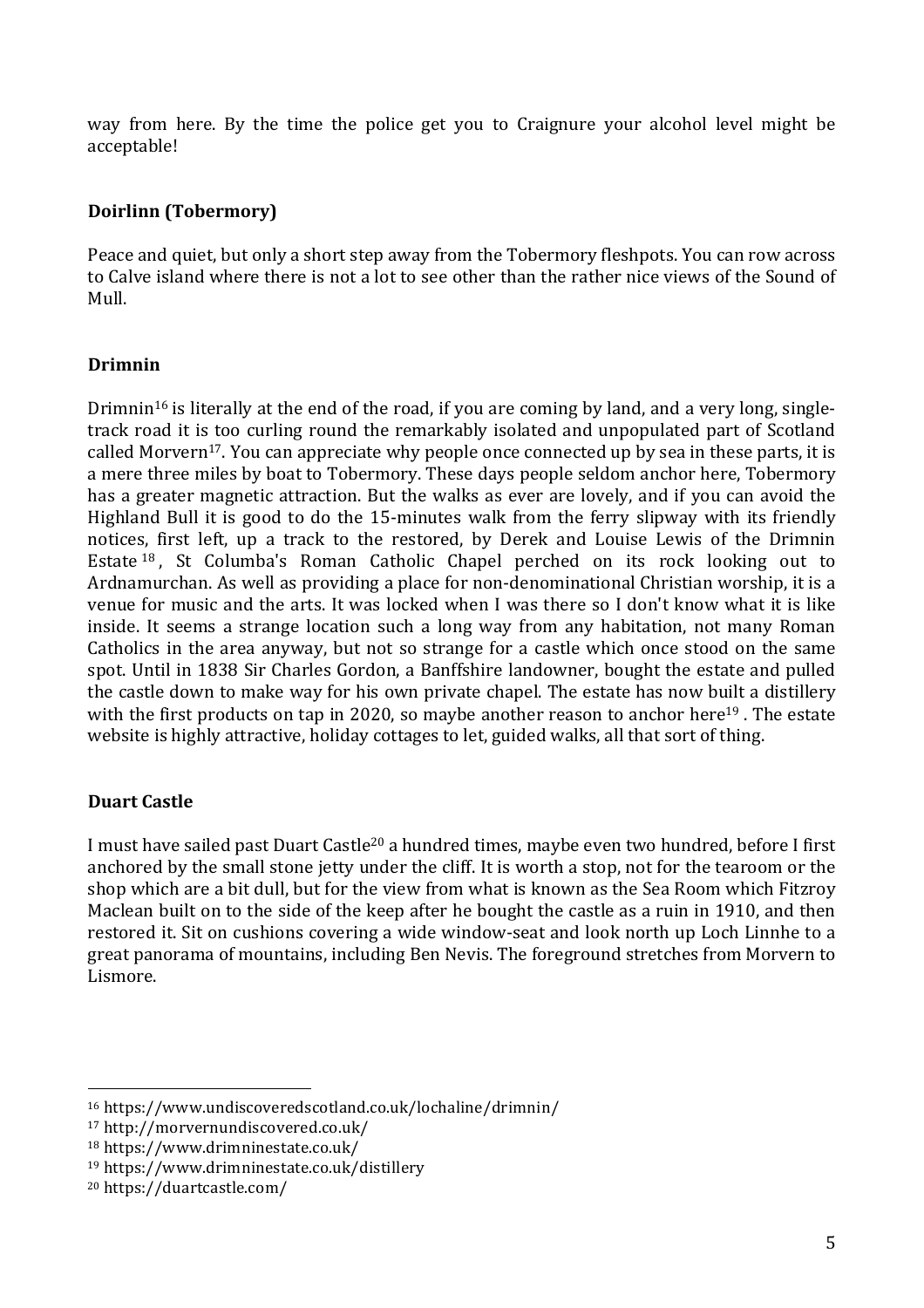In 1549 the castle was described by Dean Monro as "A strenthey place, bigged on a craige at the sea syde"<sup>21</sup>.

The restored castle, which is still owned by the MacLeans, although like so many castles round here was built by the MacDougalls in the 13th century, is certainly domestic in feel if a bit run down in the public areas, even though it was clearly once a substantial fortress. The photographs of what it was like before the restoration make one wonder whether similar ruins could today be made to look as good, or would the preservationists prefer ivy-covered crumbling walls like Aros castle? Whatever, Duart is a great success as it stands on its point, Saltire flying in the wind, well known to all west coast sailors as they take the tide in or out of the Sound of Mull. It is particularly wonderful on a dark and stormy night with a single lighted window — one imagines vampire bats flying in and out.

#### **Eilean Rubha an Ridire**

A neat little anchorage to tuck into, more or less out of the tide. There is nothing really to see or do ashore. Better to sit in the cockpit, gin and tonic in hand, admiring the view, and the seals, and the sea eagles.

#### **Fiunary rocks**

Only for settled weather, no more than a lunch-stop really. There does not seem to be much special to do ashore. There is a rather discrete caravan and campsite (unlike the in-your-face one at Castle Sween) and along the road to the right is a satisfactory bridge for playing Pooh Sticks. I have not discovered the Morvern Gallery<sup>22</sup> where John Hodgson shows off his wood turning and other crafts (ph 01967 421212).

## **Inninmore Bay**

A nice spot. The restored cottage is not for rent these days, but if there is no one there I am told you are welcome to go in and dry out. And apparently there is a visitors' book. Like good friends many years ago who did rent the place, you have to be pretty robust to get here by land i.e. you walk carrying all your gear and food, presumably from the farm at Ardtornish point. Or of course you could arrive by boat which would be a lot easier. Behind the cottage are the remains of some ruined cottages. It is all delightfully remote.

The beach below the cottage is shingle but there are lots of interesting rock pools by the isolated rock that doesn't cover, and deer come down to the shore to feed. There is a fish trap23 by that rock. And of course watch out for the sea eagles. And for the wash from the occasional ships in the Sound — not good for the wine glasses. The deciduous woods between here and Ardtornish are fabulous.

<sup>22</sup> https://www.resipolestudios.co.uk/john-hodgson

<sup>&</sup>lt;sup>21</sup> A Description of the Western Isles of Scotland called Hybrides'. Sir Donald Monro High Dean of the Isles, Birlinn, Edinburgh, 1994. The first description, albeit brief and in places difficult to follow, of 209 islands in the 16th century. The first 'Haswell-Smith' perhaps.

<sup>23</sup> https://canmore.org.uk/site/267129/inninmore-bay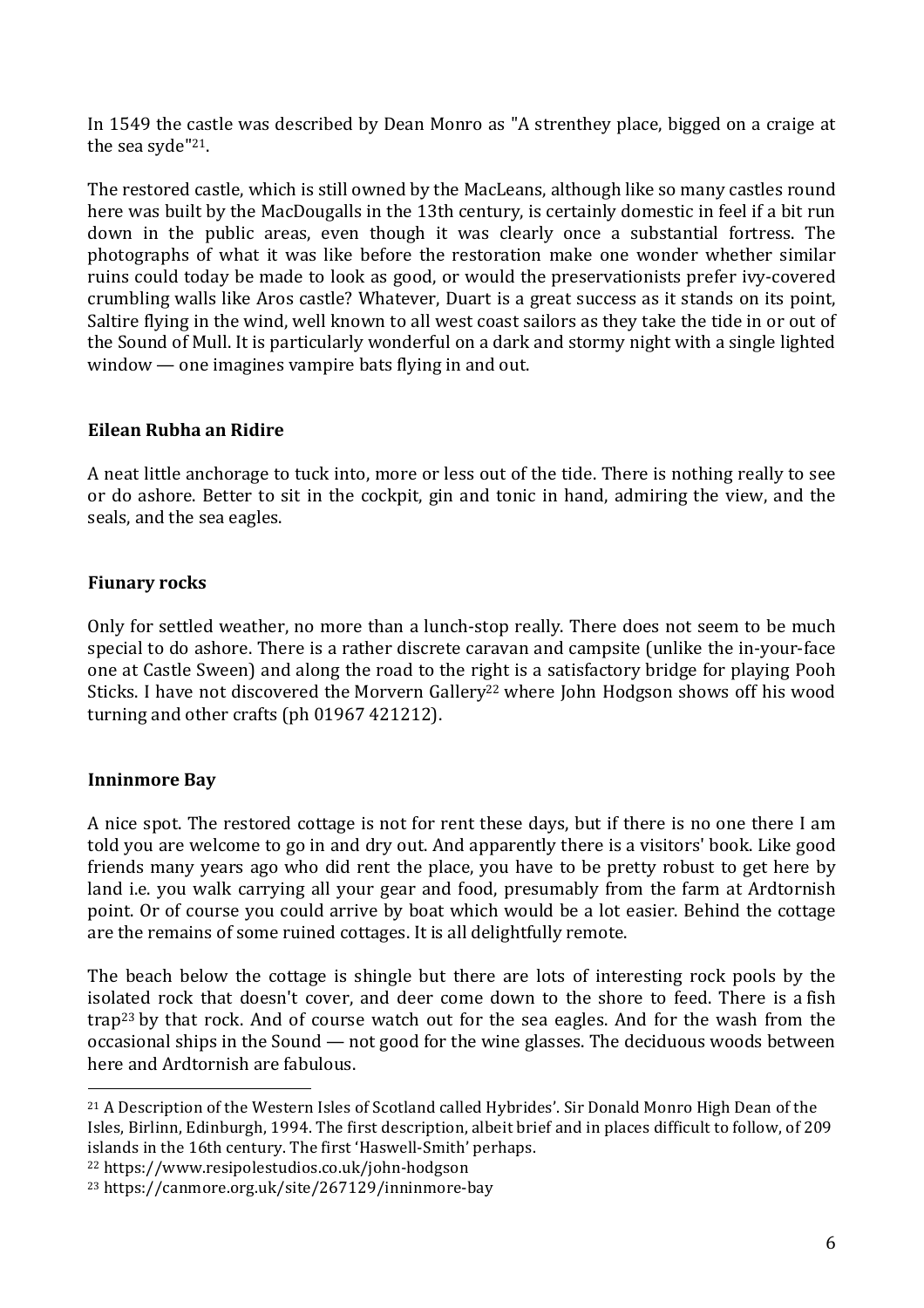# **Loch Aline (loch ath a'linne — the loch of the ford of the pool)**

Frank Cowper got it exactly right in 1896: *"This is really an ideal anchorage. Beautiful scenery, perfect safety, a good inn close by, and mail steamers every day except Sunday. To be anchored* in such a place goes far to reconciling one to the miseries of the W. Highland climate. Loch Aline *is almost perfection"24.* It really is a much more promising place than the first impression you get from the silica quartz sand mine25 just beyond the narrow entrance. This opened in 1940, was closed down in 2008 as being 'uneconomic' with the loss of 11 full-time jobs, but reopened in 2012 and is now working flat out. By 2018 the work force was up to 23. And off goes the high quality sand by ship to Runcorn, and much of it then on to Italy to make glass for solar panels. Watch the film!<sup>26</sup> You might strike lucky and catch one of the tours which run during the Morvern games<sup>27</sup> in July, or you could try a polite phone call to 01967 421324.

The village itself is not much of a place but there is a basic shop, and right next to it there was once the extremely good Whitehouse Restaurant — closed in 2021, possibly for ever. Pontoons<sup>28</sup> arrived in 2011, with excellent showers and toilets, and all very friendly (ph 07583 800500). It's a pity they were not installed right by the old harbour, but maybe it is too shallow there. So it is a short walk to the village along an illuminated path, past the silica mine so you do get a lot of sand on your boots. The visitor moorings are even further away. This was all put together by the Morvern Community Development Company<sup>29</sup> to encourage more business and employment after the silica mine closed down.

You can get a drink as well as a home-cooked meal in the Loch Aline Hotel<sup>30</sup>, down on the shore with great views overlooking the Sound of Mull, but no real ale I fear (ph 01967 421657). Last time I was there I was astonished to find a helicopter outside — not a visiting Russian oligarch, just a couple of blokes carrying stuff around for the fish farms. For sale in 2021 for the price of a two-bedroom flat in Edinburgh's New Town (£375 000).

  $24$  Frank Cowper, Sailing Tours: the yachtsman's guide to the cruising waters of the English and adjacent coasts. Part V. The west coasts of Scotland, the Orkneys and the west coast of the North Sea. Upcott Gill, London.1896. There is more here than just sailing directions, but little information about what there was ashore, and he did not much describe many human interactions. But his descriptions of sailing with no engine in strong tidal streams are pretty hair raising, particularly bearing in mind he was often single-handed. A lot of the pilotage information could be used today. His obituarist in Yachting Monthly wrote in 1930: "From his earliest days Mr. Cowper took cruising to heart and probably did more to popularize this particular way of life than any man of his day. It is almost inconceivable to us now the prejudice which then existed in the public mind against the man who did not employ hands aboard his yacht. But it was through this veteran singlehanded sailor's adventures and writings that the public began to recognize small yacht cruising as a sane man's pastime". <sup>25</sup> https://www.lochalinequartzsand.co.uk/

<sup>26</sup> https://www.youtube.com/watch?v=uU9q5LDaxCs&t=84s

<sup>27</sup> https://www.facebook.com/morverngamesandgalaweek/

<sup>28</sup> http://www.lochalineharbour.co.uk/

<sup>29</sup> http://www.morvern.org/

<sup>30</sup> https://www.lochalinehotel.co.uk/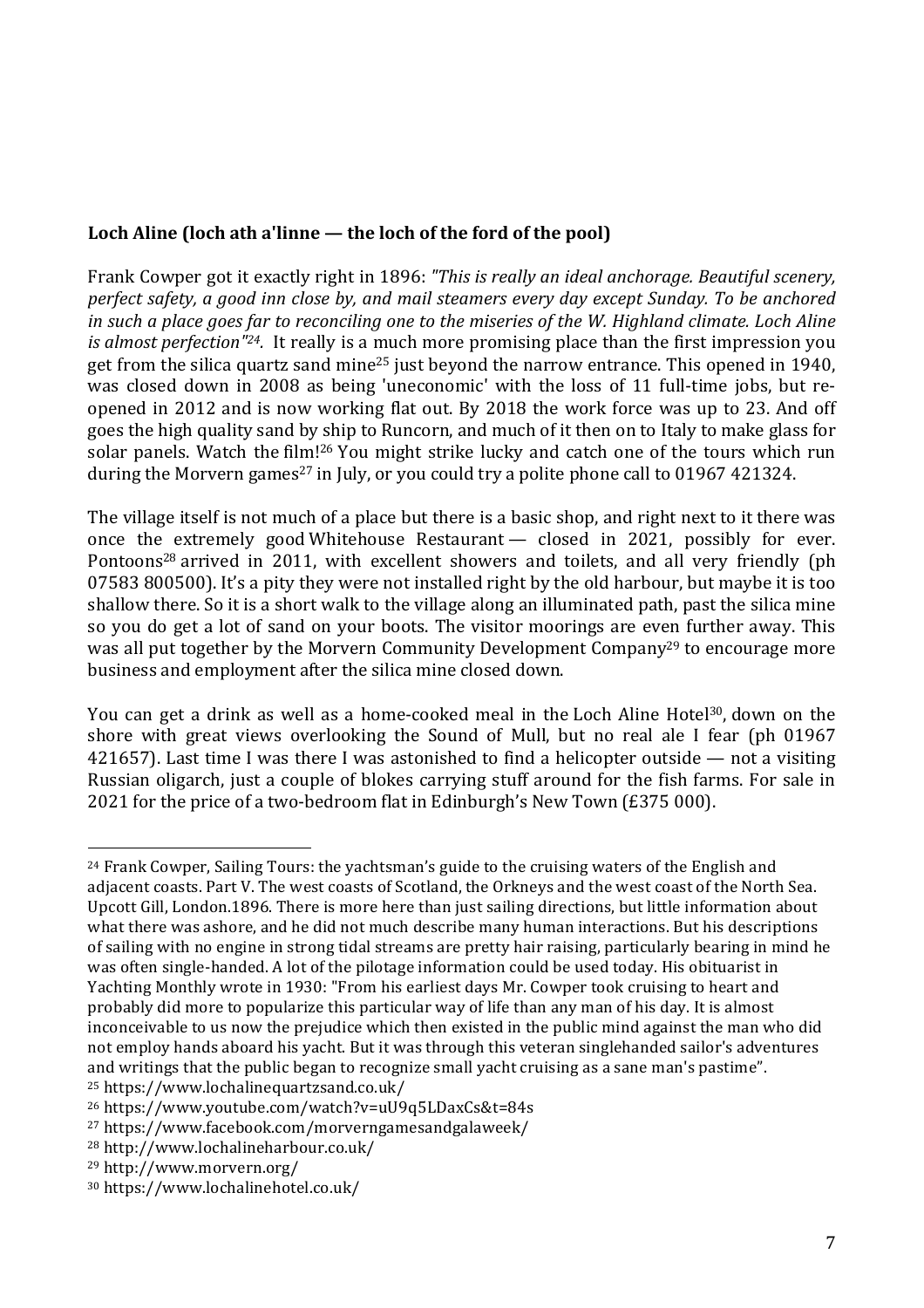Below the village by the stone pier you will find the well-known Jean's snack bar selling what snack bars sell, just £2 for a coffee and scone sitting out in the sun (or rain). However, after 27 years, Jean sold the business and retired — let's hope her successor is just as successful. In 2016 she was awarded the BEM for her efforts — well deserved, unlike so many on the Honours List. This pier was once called the Relief Pier because it was constructed in 1843 to provide work for the local population which had been decimated by the potato famine and the clearances. Instead of money they earned food. The pier was restored in the late 20th century.

It is worth reflecting that it was to here and around about that the St Kildans were evacuated in 1930. It provided their first sight of trees, let alone of roads and cars.

The Dive Centre<sup>31</sup> has a useful website, and now the O2 café which is said to be better than it was, indeed I have found it serves excellent coffee in quiet and friendly surroundings (ph 01967 421627).

Definitely take a walk up the hill behind the village to Kiel Church<sup>32</sup>. (This is where St Columba decreed a church should be built, Kiel iscan abbreviation of Cille Choluimchille, meaning the cell of St Columba of the church.) The church itself, probably built in 1898 on the site of the very much earlier St Columban chapel, is not that interesting but two other things are. First, the graveyard with a lovely view across the gravestones up the Sound of Mull (with deer last time I was there on a quiet evening). In the southeast corner you will find an interesting 18th century gravestone commemorating the 11 children of John and Florans Cameron — 11 little heads all in a row. Second, the small building next to the church, once a school built in 1774, contains a wonderful collection of medieval Scottish graveslabs and freestanding crosses decorated with swords, warriors, churchmen and birlinns<sup>33</sup>. These are very well displayed with excellent information about them.

Back by the loch, the walks along either side are wonderful, particularly I would say on the east side. At first coming from the south you will find a sign to Tennyson's waterfall, apparently he was a frequent visitor. Then a burn with 200-million-year-old mollusc-like fossils, and a small long-abandoned lime kiln. Eventually at the head of the loch you pass an old boathouse before arriving at the gates of Ardtornish House, a late 19th century neo-Gothic pile with an amazing clock tower. In fact close-up it doesn't have quite the fairy-tale impression it gives from a distance, being in a curious way rather plain and dull. Maybe this is because it is now all or mostly holiday flats, and because it is of concrete construction, albeit faced with red sandstone. But the grounds and gardens are really nice to wander around with lots of lovely trees and, in season, 200 different types of rhododendron in flower (£4 entrance). And there is a small gift shop. The estate website is certainly enthusiastic and informative. And you can get married here34.

More architecturally interesting is just next door, the now very reconstructed and restored 15th century — and sort of orange — Kinlochaline Castle<sup>35</sup>, built for the MacLeans of Duart as a tower house. You cannot get in but even the outside is worth a view. There is a high keep,

<sup>31</sup> http://www.lochalinedivecentre.co.uk/

<sup>32</sup> https://www.wildlochaber.com/ardnamurchan/attractions/carved-stones-of-kiel

<sup>33</sup> https://en.wikipedia.org/wiki/Birlinn

<sup>34</sup> https://ardtornish.co.uk/

<sup>35</sup> https://canmore.org.uk/site/22432/kinlochaline-castle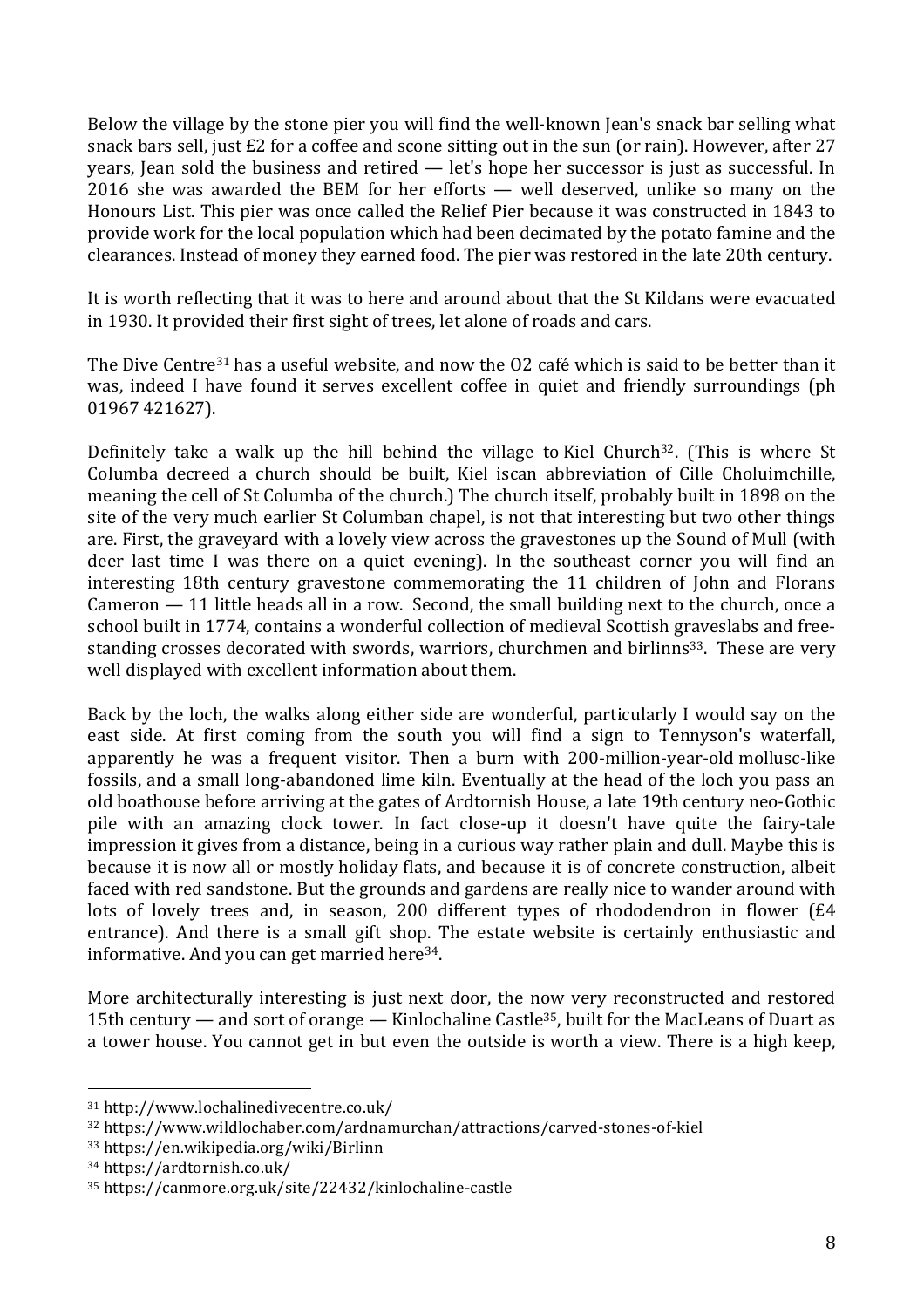and perched on top what looks like a small highland house. It peeps out just above the trees as you sail up the loch.

From the anchorage in the southeast corner of the loch, there is another great walk with wild flowers and views, not round the loch but along the coast to Ardtornish Bay with its castle.

#### **Salen**

This seems a bleak anchorage to me, but why? Perhaps it's the broken-down original pier which is now just a few sticks poking out of the surface of the sea. The later 1905 'new' pier was last used by the Oban ferry in 1964, after which it too fell into dereliction. However, a new owner set about a restoration in 2007 which was finished by 2013, complete with a restored waiting room. The boring modern house by the pier is for rent, sleeps 13. Others seem to feel the same bleakness, or maybe it is sadness, because there hardly ever seem to be any boats anchored here except for the one day in May where it is the first stop for the Scottish Islands Peaks Race36.

It is a bit of a walk, maybe 15 minutes, to the village<sup>37</sup> where there is a reasonable shop, and an excellent cafe and tearoom, the Coffee Pot<sup>38</sup> in the nicest old building in the village (1803). I had not seen a bench with a hinged pop-up table in the middle before, perfect for resting your latte. You could carry on to Aros castle but it is not a very exciting walk.

The Salen agricultural show in August is said to be very good<sup>39</sup>. If you are very swanky your rich friends could land at the Glenforsa airstrip in their private plane in front of the Glenforsa hotel. <sup>40</sup> It is maybe a bit too far to walk for a meal

## **Tobermory**

The fleshpots of Tobermory!<sup>41</sup> Undoubtedly the prettiest village — or town — on the West Coast. Not to be missed. It has almost everything, particularly after a stormy day off Ardnamurchan: pubs, hotels, restaurants, showers, laundry, distillery, shops, walks, water, diesel, just hanging around. Once upon a time not so long ago there was only an anchorage. Then came the Tobermory Harbour Association<sup>42</sup> moorings (a not-for-profit community enterprise), and then the pontoons (at a very reasonable price but avoid in northerlies) complete in 2008 with a parading otter named Elvis, sadly now no more. In 2012 another otter appeared for a few months before dying in 2013. This end of the bay has certainly been tidied up by the harbour development, and it has made it much easier to find an anchoring spot under the trees in the old anchoring area which used to be hellish crowded and worryingly deep, provided private moorings don't go on encroaching — which they seem to

<sup>36</sup> https://www.scottishislandspeaksrace.com/

<sup>37</sup> https://www.undiscoveredscotland.co.uk/mull/salen/index.html

<sup>38</sup> https://www.argyll-house.co.uk/the-coffee-pot

<sup>39</sup> https://salenshow.wordpress.com/

<sup>40</sup> https://www.glenforsa.com/

<sup>41</sup> https://www.tobermory.co.uk/

<sup>42</sup> http://tobermoryharbour.co.uk/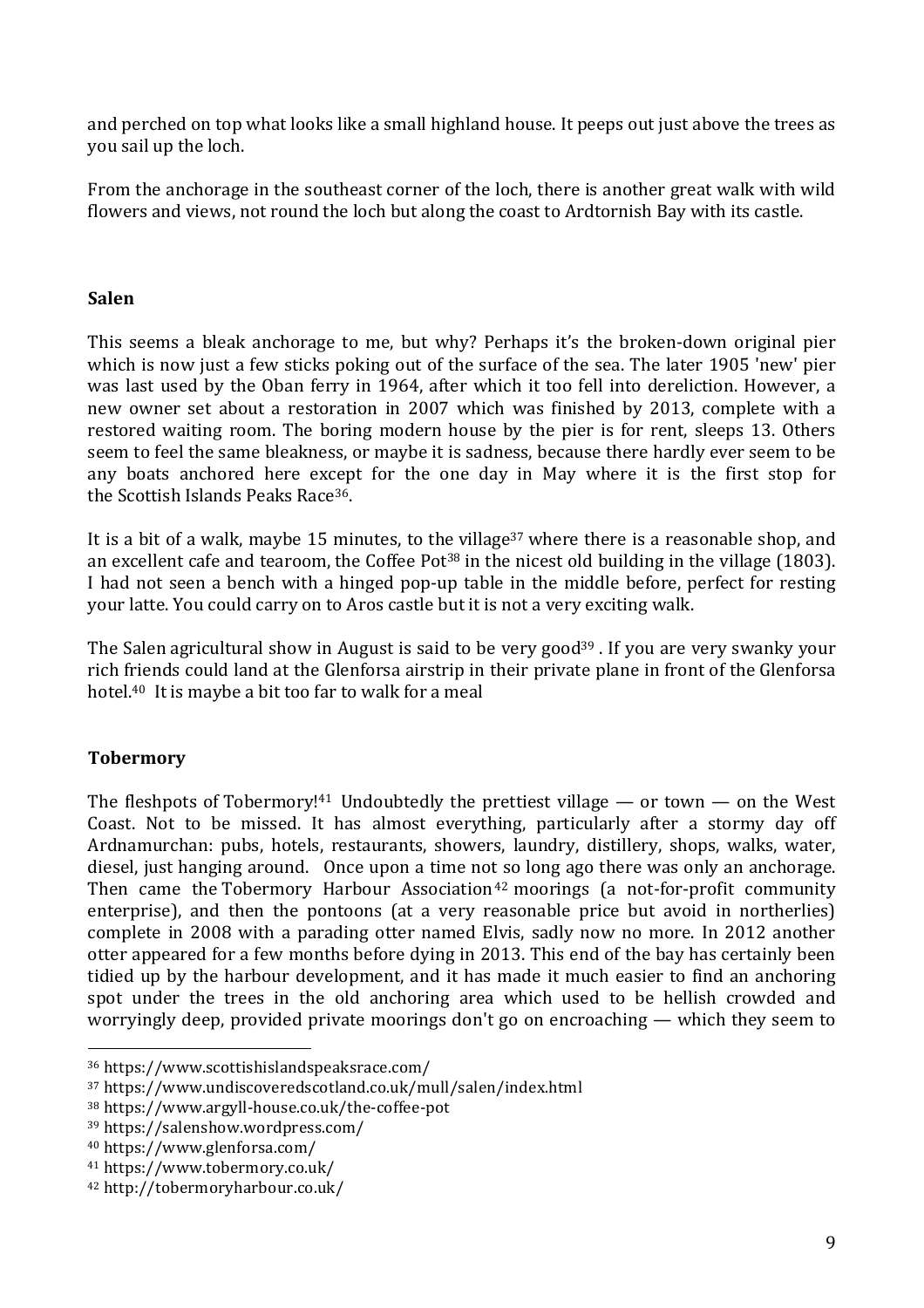be (Tobermory harbour master please note). Of course if you want peace and quiet in Tobermory Bay then do your shopping and push off to Aros Bay or Doirlinn. But, wherever you go, don't get too near the trees on a still night — midges!

Tobermory was toiling with Balamory fever in the early 2000s, inundated during the summer school holidays with families whose young children wanted to see all the sights from the popular BBC Scotland TV programme. That was fine up to a point, but it was not the real Tobermory until they all went back to Oban on the ferry. I am told they didn't bring much to the economy because they just came for the day, looked at the sights, ate their picnic lunch, and went away. Even now there are still the last remains of Balamory fever to be seen in the shops selling colouring-in books and such like. PC Plum still lives, just!

Right above the pontoons you will find, to my eyes if not to those of many others, a less than attractive modern building (Taigh Solais) looking like a cross between a lighthouse and a church. However, inside you will discover excellent toilets and showers, a laundry, and the Mull Aquarium43. This last contains lots of interesting stuff, including the skeleton of Elvis. The staff are charming, and for kids there is a touch-pool where they can handle marine creepy-crawlies, crabs and the like. It now boasts Europe's first catch and release aquarium where local fish (36 varieties) and other sea creatures are caught and returned to the sea after four weeks. The jellyfish tank, the movie, and particularly the topographical display made of shifting sand and clever computing are musts. You will find the Hebridean Whale and Dolphin Trust<sup>44</sup> along the main street, to browse in and report your exciting sightings, if any.

MacGochan's pub<sup>45</sup> is nearby, right in the path of visiting vachtsmen. In the past I have had slow service and the real ales had run out (a supply problem they said, but it has happened more than once to me). Maybe I was just unlucky, so correct me if I am wrong. The pub was relaunched in 2012, then in 2020 restored after a fire, and is much more cosy than it was. After that the garage which can fix boat engines, and then you can't miss the Tobermory Ledaig distillery<sup>46</sup>. There are tours, of course, and a shop. It was founded in 1798, right at the beginning of Tobermory as a town, but the present buildings date from 1822. The rather magnificent bond warehouse across the road, now flats, is late 18th or early 19th century. The small building opposite the distillery on the shore was once a Baptist chapel, built in 1862.

As you walk along the main street you will find the Isle of Mull Ice Cream parlour<sup>47</sup> in the (whisper it) converted public toilets. Try the whisky and marmalade flavour — proper ice cream. Delicious. Then on the old (fishermen's) pier (completed in 1814 by Telford), you will find the Tobermory chip van<sup>48</sup> which is well-renowned with its Les Routiers designation. It is run by Jeanette Gallagher and Jane MacLean, both fishermen's wives. Note the 1905 town clock designed by Charles Whymper, brother of the famous mountaineer (with its charming chime on the hour).

 <sup>43</sup> https://mullaquarium.co.uk/

<sup>44</sup> https://hwdt.org/

<sup>45</sup> https://macgochans-tobermory.co.uk/

<sup>46</sup> https://tobermorydistillery.com/

<sup>47</sup> http://www.isleofmullicecream.co.uk/

<sup>48</sup> https://www.facebook.com/FishermansPierTobermory/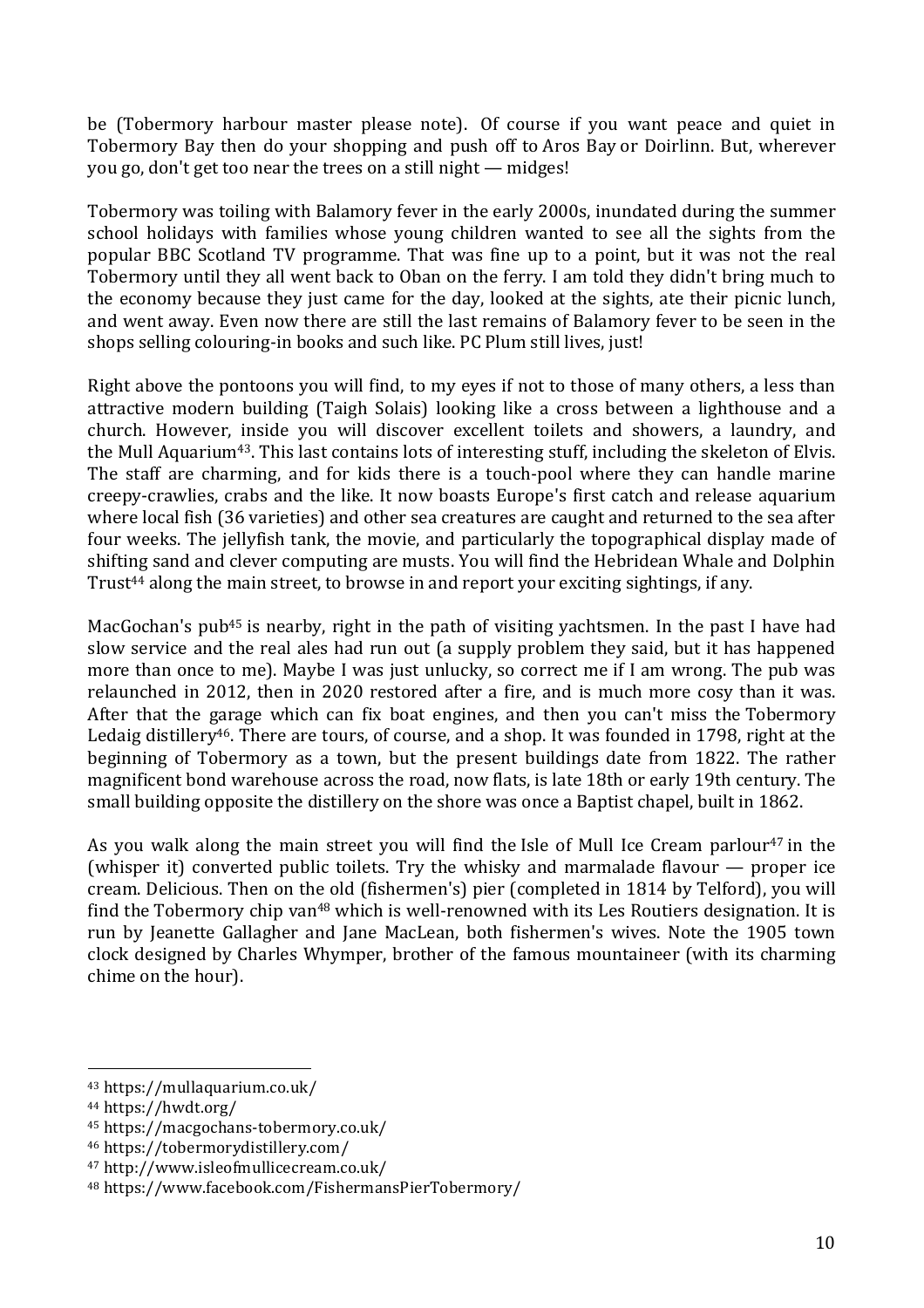Moving further along the main street, my own favourite pub is the bright yellow-painted Mishnish49 where live music can be found some nights, provided you don't mind playing at being a sardine with yachties (in yellow wellies, no in Dubarries these days), scuba divers (small and round with their origin blazoned onto their bulging T-shirts), and the local youth. This place has real atmosphere with walls adorned with flags and photographs, a pool table and cosy cubicles (for kissing I am told) if you can get a seat in one. There are a couple of real ales, including the 'local' Mishnish Ale (which is good but actually brewed by Belhaven). And the pub grub is good too. The restaurant is a bit too metropolitan in its decor for my taste, the musac too loud too (ph 01688 302 500). In 2014 there were traumas over ownership, and now the Mishnish is in the hands of Meg and Les MacLeod who also run the Lunga House Hotel at Craobh Haven.

For afternoon tea, combined with a stunning view across the bay, the late 19th century Western Isles Hotel50 should be the place to go (ph 01688 302012). However, it went through a very bad patch when the conservatory was made over, and the comfortable couches thrown out. It changed hands in 2009, and again in 2014, and things may have looked up but I haven't been back since.

The Galleon Grill<sup>51</sup> is up a turning to the left, good for meat, smallish and friendly (ph 01688) 301117). In 2019 it was up for sale so things may have changed.

At the end of the main street you will find Café Fish  $52$  on the first floor of the flash 1930s ferry terminal building on the new(er) mid-19th century ferry pier. It is brilliant for seafood (and desserts), really nice and I think the best place to eat (at reasonable expense) in Tobermory (ph 01688 301253). However, it is small, has two sittings for dinner, can be extremely busy and difficult to get a table, so book really early and you will not regret it. And it is not just my say so. The Good Food Guide awarded them best fish restaurant in the UK in 2012. I believe they also do take-aways. I like their strapline: 'The only things frozen are our fishermen'. But, a big but, in 2018 it was up for sale for £500,000 which could be very bad news.

Move on up the hill to An Tobar<sup>53</sup>, the arts venue and excellent café. It is definitely worth a visit, but normally closes at 5pm. It is in a converted primary school on Argyll Terrace above the main street with great views and outside tables, one of which has been created to look like one half of a small wooden boat (ph 01688 302211). There are all sorts of activities here music, art classes, a gallery and so on. The Mull Theatre<sup>54</sup> is part of the An Tobar organisation and is an absolute must, described under Aros Bay above.

Back on the main street, do look at the Mull museum. It is small, charming and interesting. Show your children the tawse to remind them what it was like in the (good?) old days. The tawse — if you don't know — is a strip of leather to beat naughty children over the palm of the hand, in front of the class, only outlawed as late as 1987 (I was merely beaten across the buttocks with a gym shoe or cane at my school). And check out the story of the Neptune, the Canadian sailing ship which landed up off Ardnamurchan instead of Newfoundland. Have a

 <sup>49</sup> https://themishnish.co.uk/

<sup>50</sup> https://www.westernisleshotel.com/

<sup>51</sup> https://thegalleontobermory.co.uk/

<sup>52</sup> http://www.thecafefish.com/

<sup>53</sup> https://www.antobarandmulltheatre.co.uk/an-tobar-cafe

<sup>54</sup> https://www.antobarandmulltheatre.co.uk/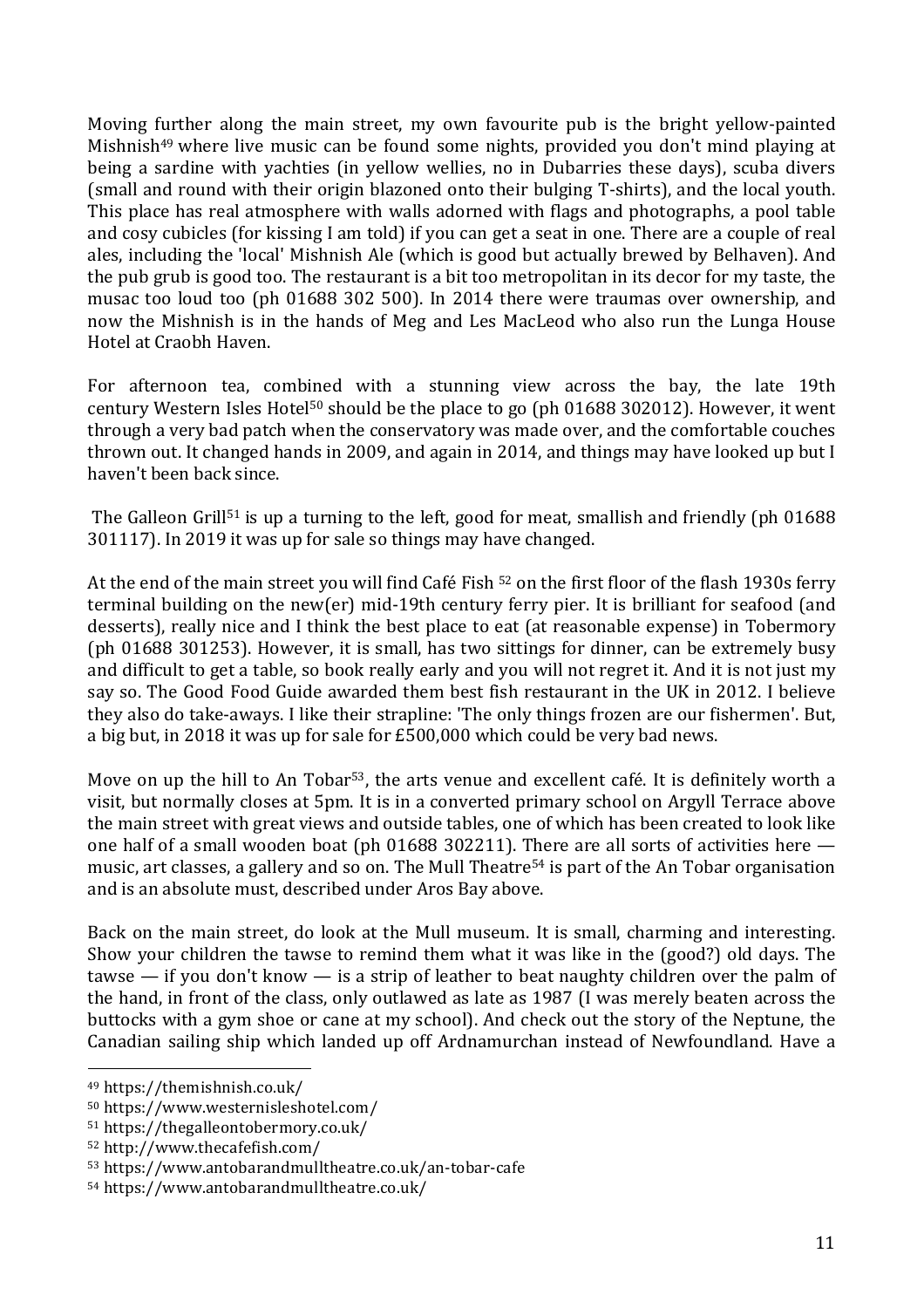look at the bits of a crashed Dakota aeroplane. Brood on the map of shipwrecks round Mull. Check out the 'Terror of Tobermory'.

You can get more-or-less everything you might need in Tobermory. My own favourite shop is 'Tackle and Books'. What an eccentric and yet happy conjunction of small boys eyeing up the spinners on one side and the serious traveller browsing around the fine collection of Scottish and other books on the other. Then there is Tobermory Chocolates for a pricey indulgence (handmade apparently) and excellent ice cream. Brown's established in 1830 is a monument to another age — ironmongery and booze, both tastefully displayed in their shop window. The Co-op supermarket is good (apart from the crowded aisles and queues), and the Tobermory Bakery<sup>55</sup> for rolls and patisseries (get your breakfast croissants here before setting sail). The Tobermory Fish Company<sup>56</sup> wins awards and has a retail outlet up the hill out of town next to the Mull Pottery. Once there was a butcher (which also sold fish) but they closed in 2009, very sad. There is a small chandlery (Seafarer) (ph 01688 302277)57 Indeed, there is not much you can't get hereabouts which would otherwise require a visit to Oban.

You should certainly not miss a stroll around the upper village, particularly along Argyll Terrace with its neat terraced houses separated by the road from their gardens. The view down onto the bay with the bobbing boats on moorings is exquisite. If you only lie to walk with a golf club in your hand, there is a 9-hole course<sup>58</sup> up on the cliffs above the town, overlooking the entrance to the Sound of Mull — stunning views to take your eye off the ball. Even without a golf club you can walk around the course to above the lighthouse, then down a steep path to the shore and back along a path that can be extremely muddy, through the woods to Tobermory. Or just do the Rubha nan Gall lighthouse walk to and from Tobermory along the shore, past where there used to be bathing huts and even a sea-bathing pool (in the first bay past the pier). You can rent the Lighthouse keeper's cottages, sleeps six. And the walk to Aros park and around the lochan and back is an excellent one-and-a-half hour saunter through lovely woods, with scenery<sup>59</sup>.

Finally, just why does the ensemble look so attractive (with the notable exception of the horizontal sign of the Co-op supermarket)? Probably because it was originally laid out from scratch in 1788 by the 'British Society for Extending the Fisheries and Improving the Sea Coast of the Kingdom'. Years before, a retreating Spanish galleon from the Armada had ended up here, before mysteriously sinking into the deep mud of the bay, where it lies still, awaiting the salvage of real or imagined treasures, despite many efforts over the years. In fact the bay had been well known as a safe anchorage for centuries, even though there was more or less no town or even a village, just a few houses: *"..a very fine place for large ships; for it is sheltered from all winds, the ground good, and the depth moderate"* <sup>60</sup> according to Murdoch MacKenzie

<sup>55</sup> https://www.tobermorybakery.com/

<sup>56</sup> https://www.tobermoryfish.co.uk/

<sup>57</sup> https://www.facebook.com/pages/category/Shopping---Retail/Seafare-Tobermory-

<sup>149276365092756/</sup>

<sup>58</sup> https://tobermorygolfclub.com/

<sup>59</sup> https://www.walkhighlands.co.uk/mull/aros-park.shtml

<sup>60</sup> Murdoch Mackenzie was an Orcadian cartographer and hydrographer, and the first to produce recognisable charts of the seas around the British Isles, as well as sailing directions, while working for the Admiralty. You can find many of the charts in the National Library of Scotland, and the book on line

<sup>—</sup> 'Nautical Descriptions of the West Coast of Great Britain from Bristol Channel to Cape Wrath' 1776.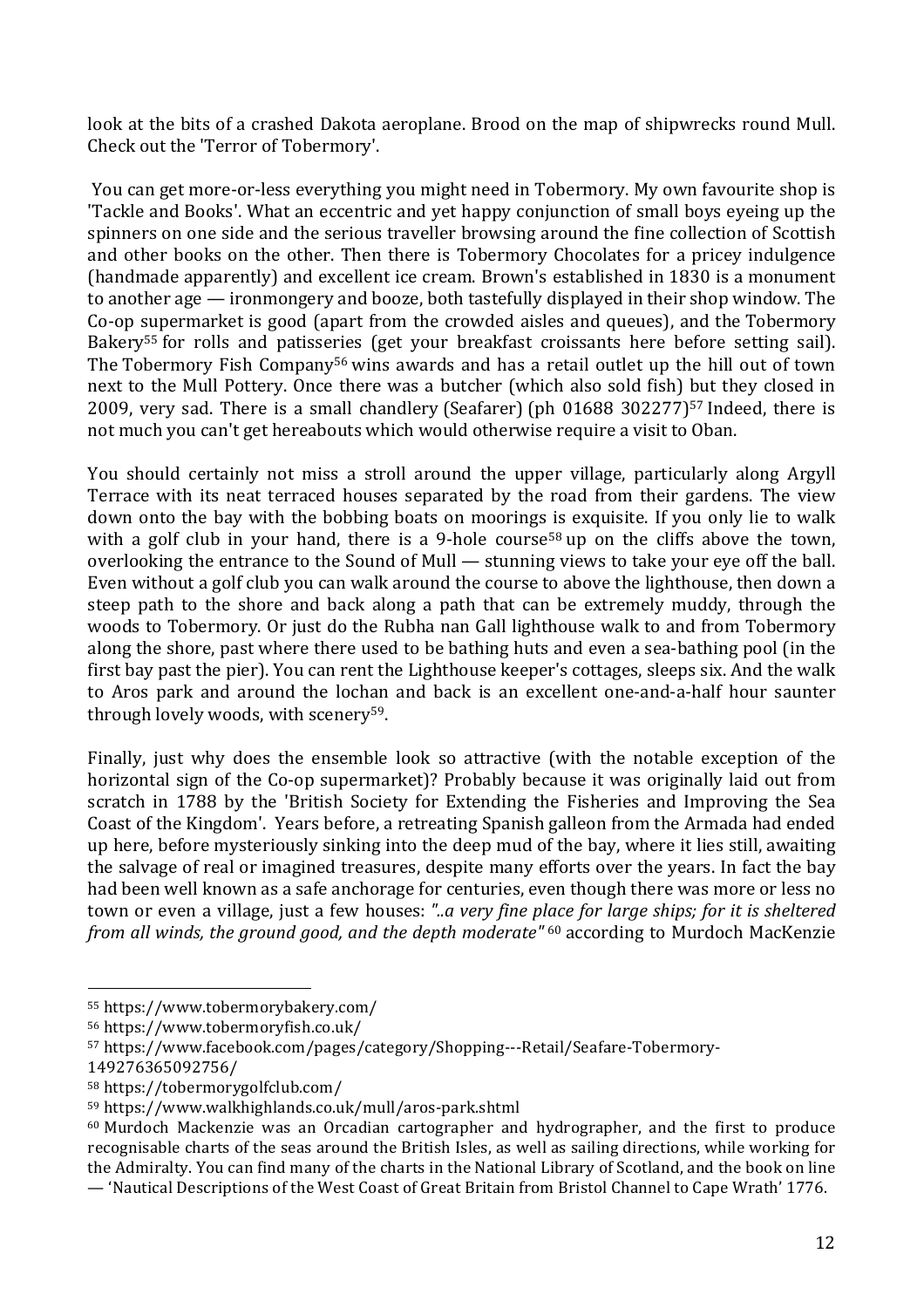in 1776, and *"One of the most celebrated, and most frequented bays in the Highlands"* according to John Knox ten years later<sup>61</sup>.

The original town was built over a few years and still retains a wonderful sense of character and history. Ironically, fishing never really took off, instead Tobermory became more a centre for trade between the mainland and the outer islands, helped along by tourism right from early in the 19th century. William Daniell may have helped the tourism industry by not just his sketching but by writing in 1817: *"The inhabitants of Tobermory, whether from the frequent intercourse with strangers which their situation occasions, or from other causes, are distinguished from other Hebrideans by a greater attention to personal neatness and cleanliness. ….Another agreeable prepossession which a traveller acquires in journeying thither arises from the frequent praise bestowed on the beauty of its females, and this characteristic is also well warranted. There are certainly many pretty women at Tobermory, and their appearance, as well as that of the children and the men, is much improved, by that glow of health which habitual cleanliness never fails to promote."62* So there you have it, wash regularly!

Apparently it was not until the 1960s that the owner of the Mishnish decided to splash colour on to his grey building, so setting the multicolour trend of what you see today. However, this story may not be quite true as Archibald Young described some of the houses as being painted 'bright yellow' in 189863. And why the name Tobermory? Because Tobar Mhoire is Gaelic for Mary's Well which is somewhere hidden in the upper town near the remains of a medieval chapel. *"I've sailed the seven seas and travelled every way but there's nowhere near so beautiful as Tobermory Bay"*. I have no idea who wrote that, but it just about sums it up.

To get an idea of what Tobermory looked like in 1939 click on https://movingimage.nls.uk/film/139764

## **Torosay**

You can sail up and down the Sound of Mull for a lifetime and never spot this place, I think because one is always trying to get somewhere else and anyway the anchorage is very much for fair weather. There is an old slipway, a boathouse, and a path through rhododendrons to the 19th century Torosay Castle<sup>65</sup> with an amazing terraced garden complete with real 18th century Italian statues (bought or stolen I wonder). The attraction is not so much the plants — although the herbaceous border is pretty spectacular — but the setting, the design, the old

  $61$  A Tour through the Highlands of Scotland and the Hebride Isles in 1786. John Knox, James Thin, Edinburgh 1975 is what it says on the tin. This was not *the* John Knox, but a Scottish philanthropist eager to set up fishing stations to exploit the untapped — at the time — potential for fishing. He clearly had huge sympathies with the impoverished natives, constantly thinking of ways to improve their lives.

<sup>62</sup> William Daniell, *A Voyage round Great Britain Undertaken in the Summer of the Year 1813*, vol. 4. London: Longman et al., 1820.

 $63$  Summer Sailings, by an old yachtsman by A Young. David Douglas, Edinburgh, 1898. More like a late 19th century tour guide than a book about sailing, but includes excellent illustrations by the author, an Edinburgh Advocate, as well as descriptions of well-known places like the Falls of Lora. <sup>64</sup> https://movingimage.nls.uk/film/1397

<sup>65</sup> http://www.mull-historical-society.co.uk/daily-life/castles-fortifications/castles/torosay-castle/